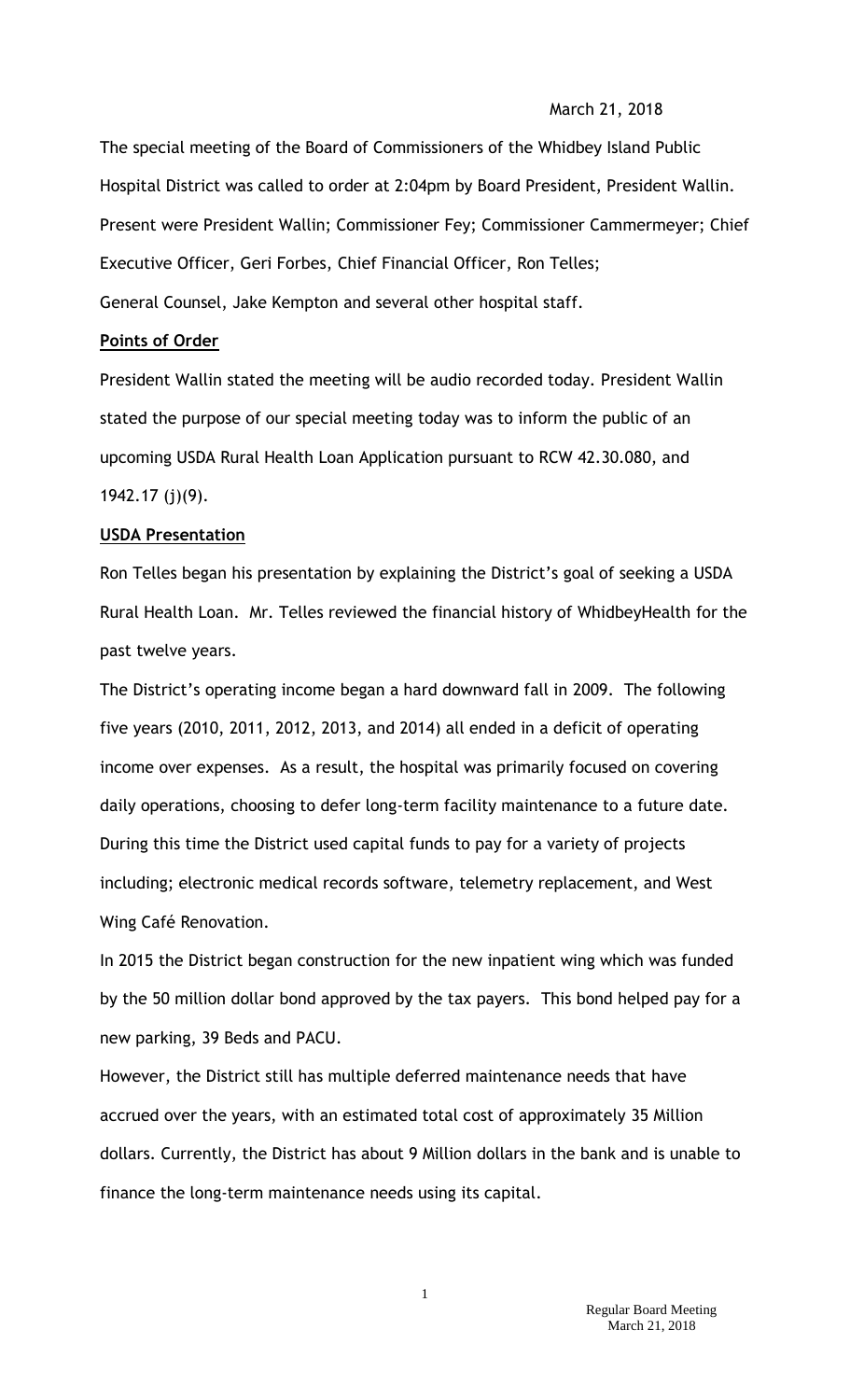Of these deferred maintenance needs about 20 million dollars of these needs are mandatory to become compliant with current state regulations, including electrical system upgrades, pharmacy hood/filtration system and air handlers/HVAC systems. Ron Telles presented three ways that the District could finance the deferred maintenance; Revenue Bonds, Limited Tax General Obligation Bonds (LTGO) or USDA Loan.

Mr. Telles compared the pros and cons of the three different options and concluded that the USDA Loan was the most preferable, due to it having the lowest interest rate which would be locked down, it can be prepaid at any time, and needs no debt to reserve.

The process for applying for a USDA loan is a three phase application and approval process, which takes six to eight months. The District is currently working on entering phase two of the process by submitting its full application in April. In closing Mr. Telles stated the deferred maintenance cannot wait any longer. The meeting then was then opened to the public for questions or comments.

#### **General Public Comments**

Linda Wandro from Coupeville asked, "What is the backup plan if we do not get the funding from the USDA?"

Ron Telles answered that the USDA has visited onsite to tour our hospital, additionally a feasibility study was done and we are comfortable that this loan will go through for us. However, if it does not, the District will have to drastically reduce costs somehow, and go out to a local bank. This would significantly drive up the interest rates, but the hospital has to get this work done.

Inger Wittmann from Coupeville asked, "Will the laboratory be a part of the new renovations to the lobby?"

Geri Forbes answered that our team would like to update this department; however the focus is on the electrical panel and HVAC at this time. These systems are very outdated and out of code, no other plans or changes at this time are being considered until the immediate needs are met.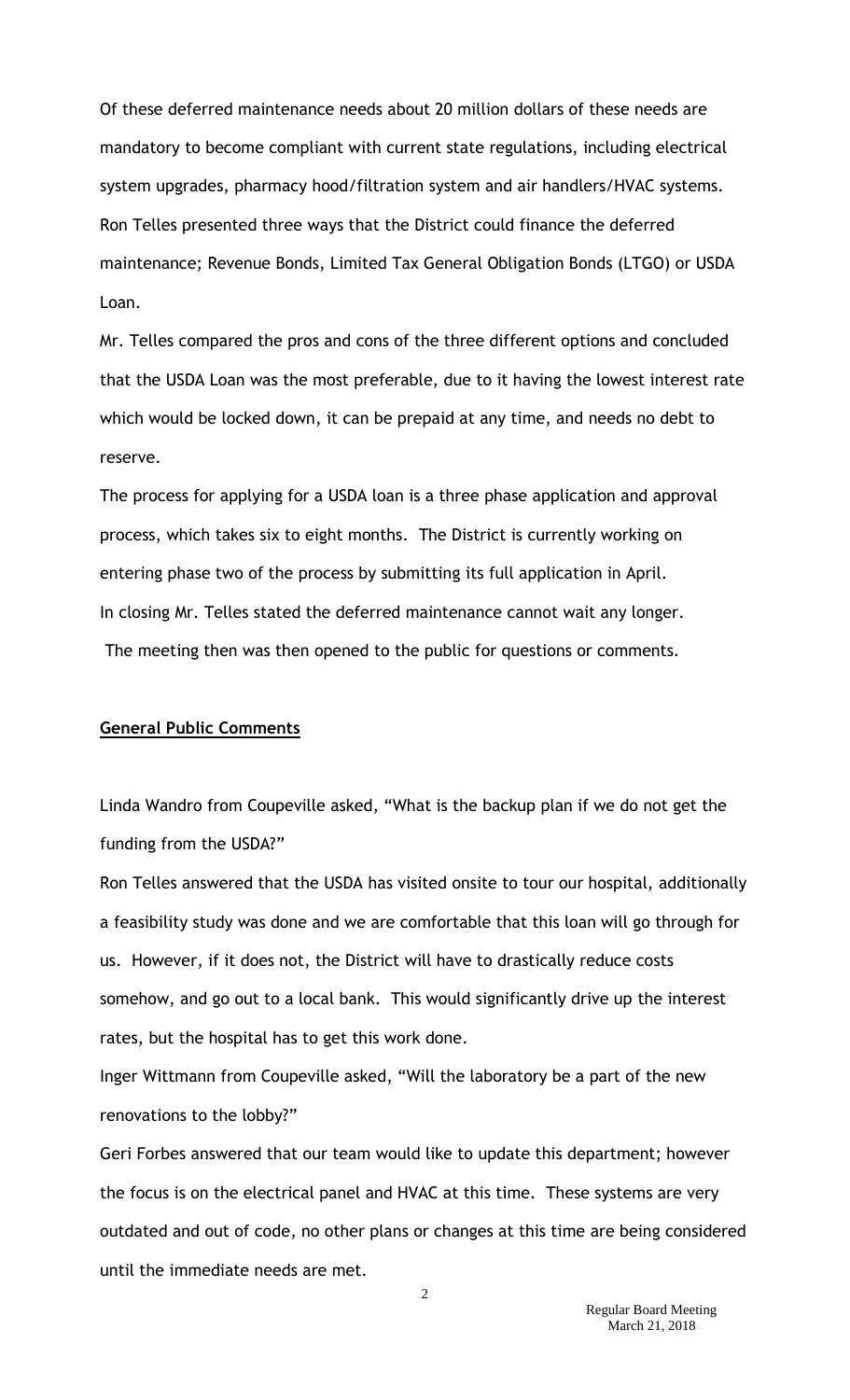Anna Wang-Matheson from Freeland asked, "Was pharmacy never part of the original plan? Will this be a satellite pharmacy/outpatient pharmacy?"

Ron Telles and Geri Forbes answered that the pharmacy was never a part of the original plans. Additionally, the pharmacy will remain an inpatient only pharmacy. Wendy Patton from Coupeville asked, "To clarify is there a penalty for repayment, and what was the interest rate?"

Ron Telles answered and confirmed that there is no repayment penalty and that the range interest rate at this time is 3.25-3.75% for the loan.

Manette Merrill from Coupeville asked, "The last renovation caused a 3 Million dollar overrun, part of this loan is going to pay for that overage correct? What is to say that this new project is not going to have the same issue, of overrun charges? Geri Forbes answered that the 3 Million dollar number is a projected number. When the District first received bids for the original \$50 Million dollar loan, it was in early 2015. As we are all aware, our market has boomed and changed phenomenally. This has driven the cost for all labor across the board, creating a significant overage in our costs.

Geri continued, for this project (USDA Loan) our team has based our numbers off of the estimates and heightening the contingency fund.

Manette Merrill continued, "This overrun is costing the tax payers even more money, and our fear is that the trend will continue with the new project."

Ron Telles answered that this is not costing the tax payers more money. The USDA Loan comes from a fund set aside by the federal government. The hospital is concerned as well, and that is why our team has taken extra precautions with these numbers from what they have learned with the other project.

Manette Merrill continued, "To be clear this is tax payer money. The money that is funding the loan comes straight from the tax payers. We need to be aware that this is how our money is being spent as well as ensuring it is being used appropriately." Ken Hulett from Oak Harbor stated, "The reality is that the federal government finances their debt by issuing bonds, the billion dollar pool is going to get spent whether we are a part of the loan process or not. As part of the community it is of our best interest to spend this money we already pay for, to benefit our community."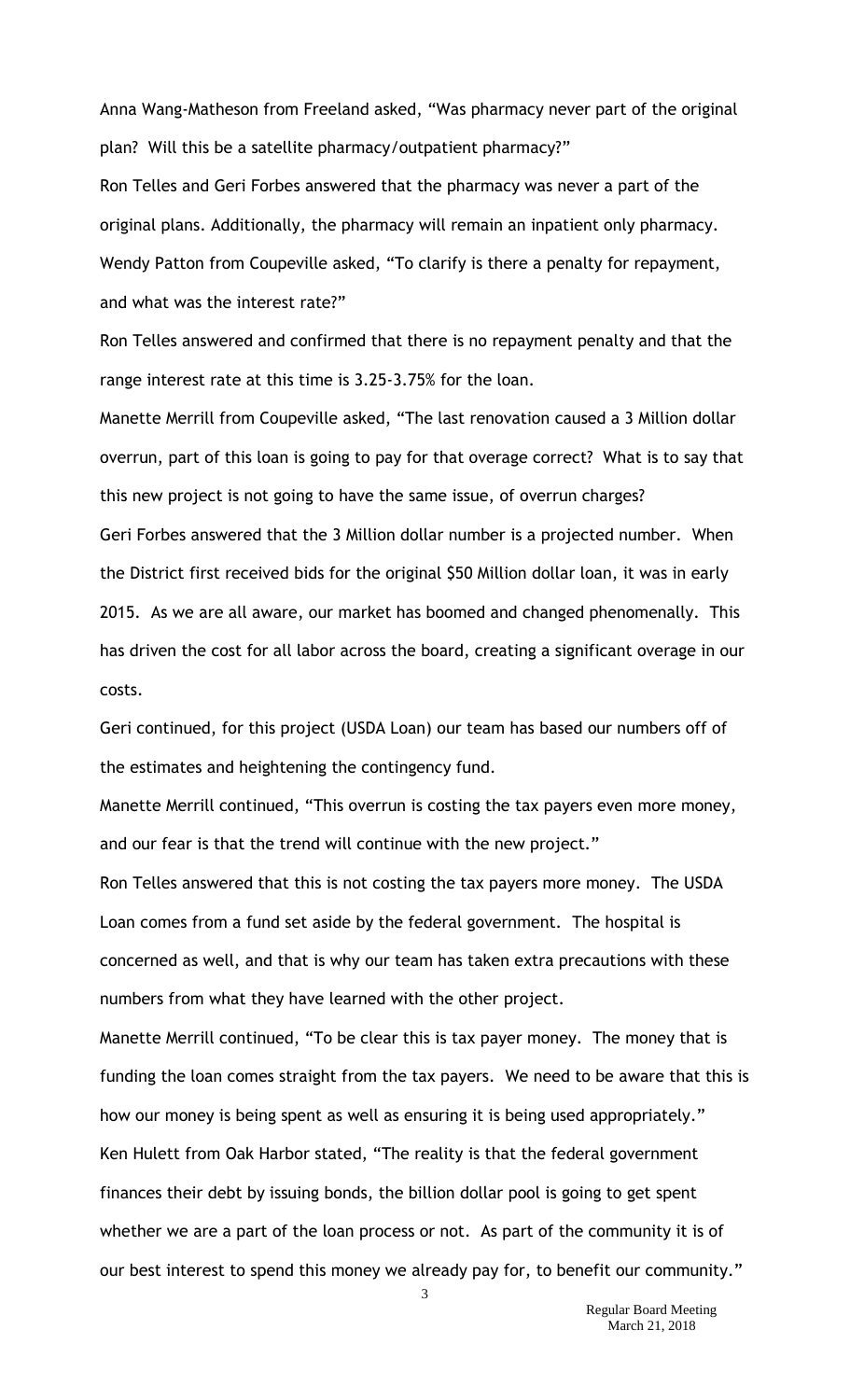Commissioner Grethe Cammermeyer spoke and stated that she has been on the board since the inception of the construction talks. "Early on the team had many hopes and dreams for the 50 million dollar loan, hoping that every dollar could be stretched further than planned." "President Ron Wallin and I have been at every meeting regarding this construction and we have slowly watched the money deplete due to rising costs, and inaccurate building plans."

"We made many alterations to things such as fixtures, paintings, and furniture to cut back on costs and work on getting this project done on budget. We do not take this lightly that we are over budget, we Commissioners are residents also." Commissioner Cammermeyer finished by stating they have worked hard and meets every week to ensure that the money was being directly reviewed.

President Ron Wallin stated that the budget is 6% over for this project. We always aim to be under budget, or on target it just was not possible. Another large cost factor, is that the "as builds" of the old building are inaccurate, this has caused multiple stops in our construction, to reassess what has been discovered. "Our team has worked very hard to hold the architecture and construction companies accountable as much as possible."

Wallin continued,

"We also want to shine light on the fact that our new facility has truly strengthened our efforts in Physician Recruitment." "We have been very successful in recruiting doctors to Whidbey with the help of these updates."

Commissioner Nancy Fey spoke and asked the public, what would our Island be like without WhidbeyHealth? "I think that we need to have some perspective about our hospital, we are one of the best Rural Hospitals in the state."

"The board and staff have worked extremely hard to get us to where we are, but there is a reality that we need to face. We have to have updated electrical panels, and the USDA loan is the best way to facilitate those needs."

Pamela Cassidy from Freeland asked, "What is the open shell of unfinished space going to be used for?"